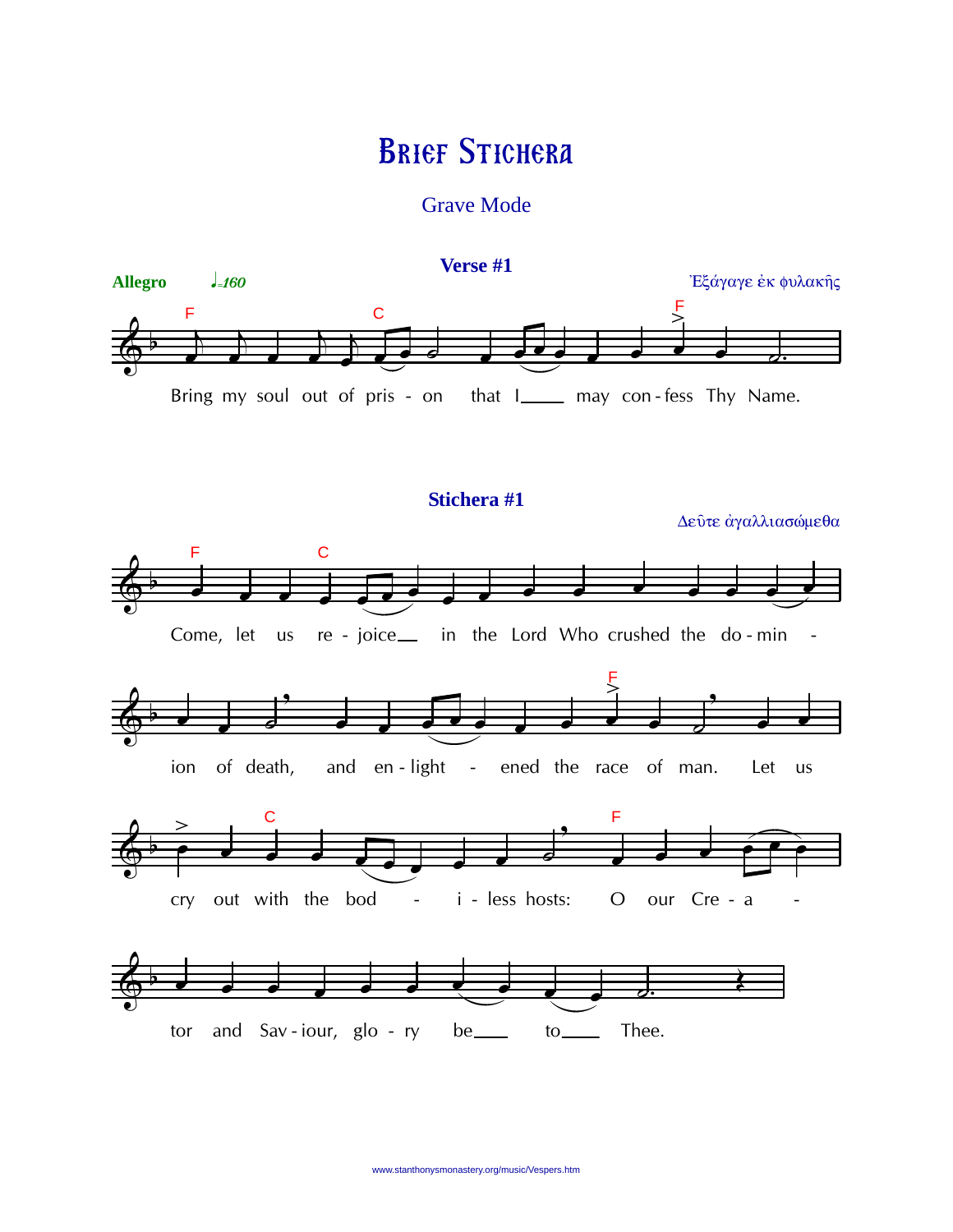Verse #2

Έμε ύπομενούσι



The Cross and bur -  $i$  - al hast Thou en-dured for us,  $\sim$  O Sav



and, as God, Thou hast slain death by death. Where - fore, we iour;



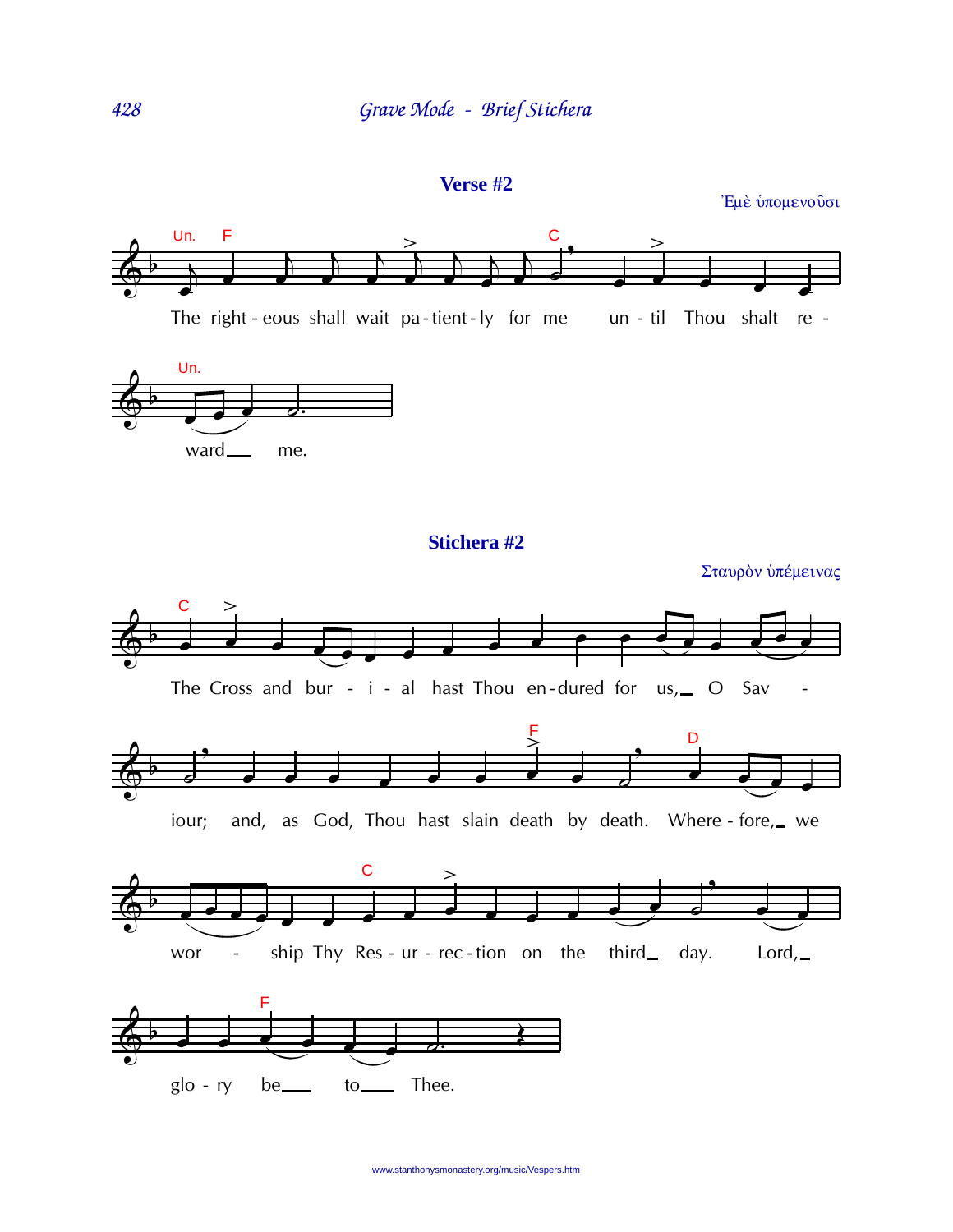

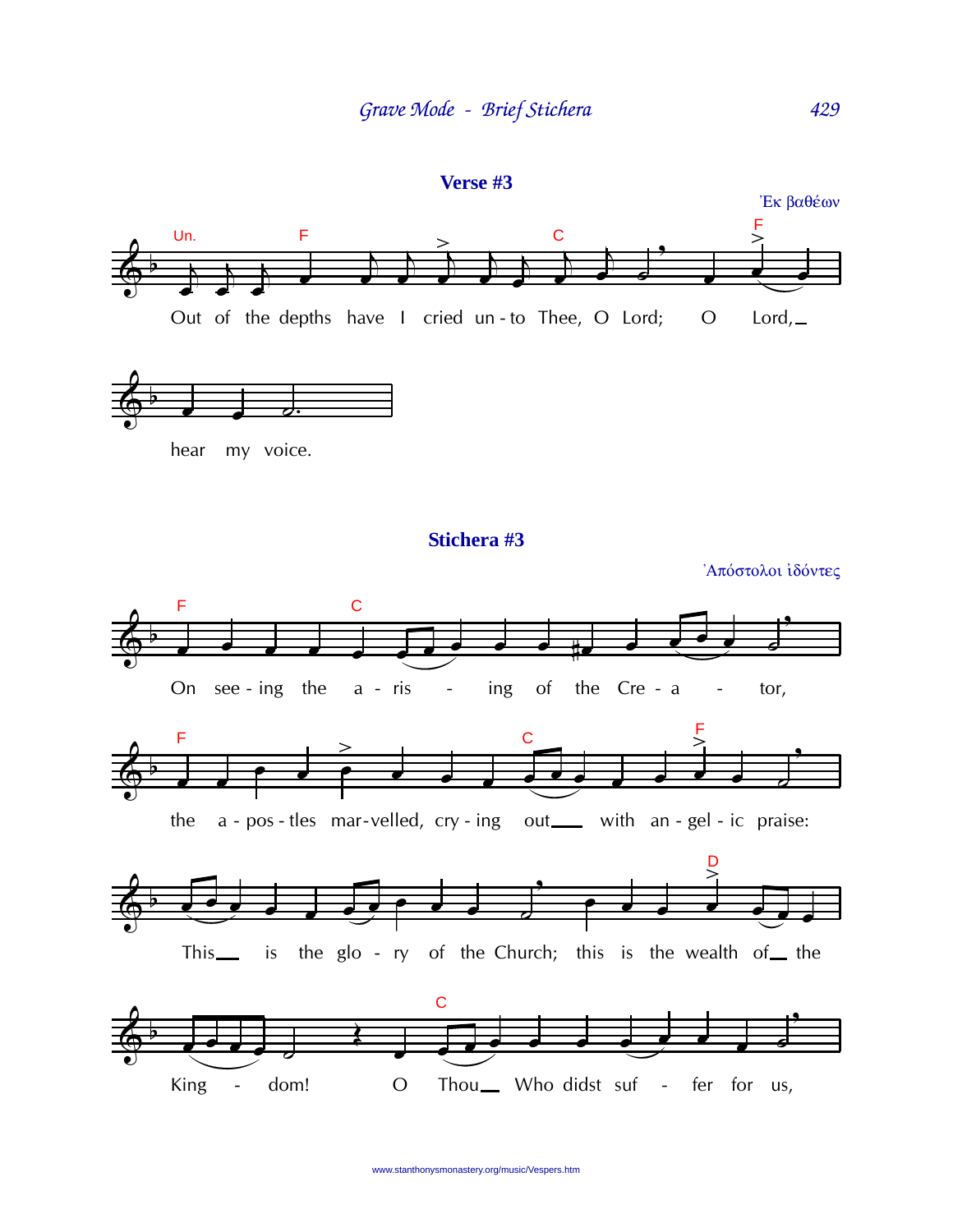

### **Verse #4**

Γενηθήτω τα ὦτα σου





**Stichera #4**

Κἂν συνελήφθης



Though Thou wast tak - en cap - tive by law - less men, O Christ, yet







430

www.stanthonysmonastery.org/music/Vespers.htm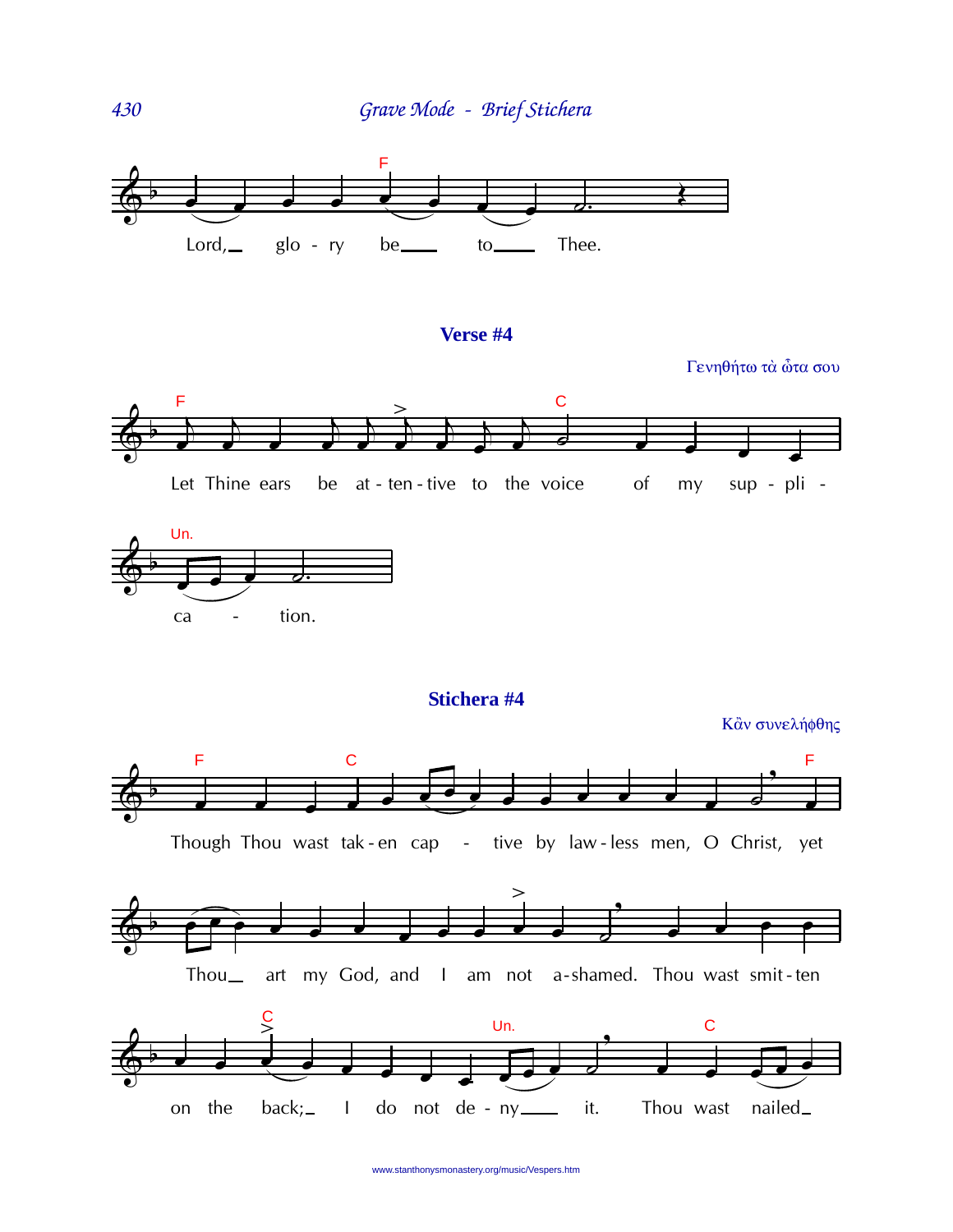

#### Verse #5





Stichera #5

Δαυϊτικήν προφητείαν



www.stanthonysmonastery.org/music/Vespers.htm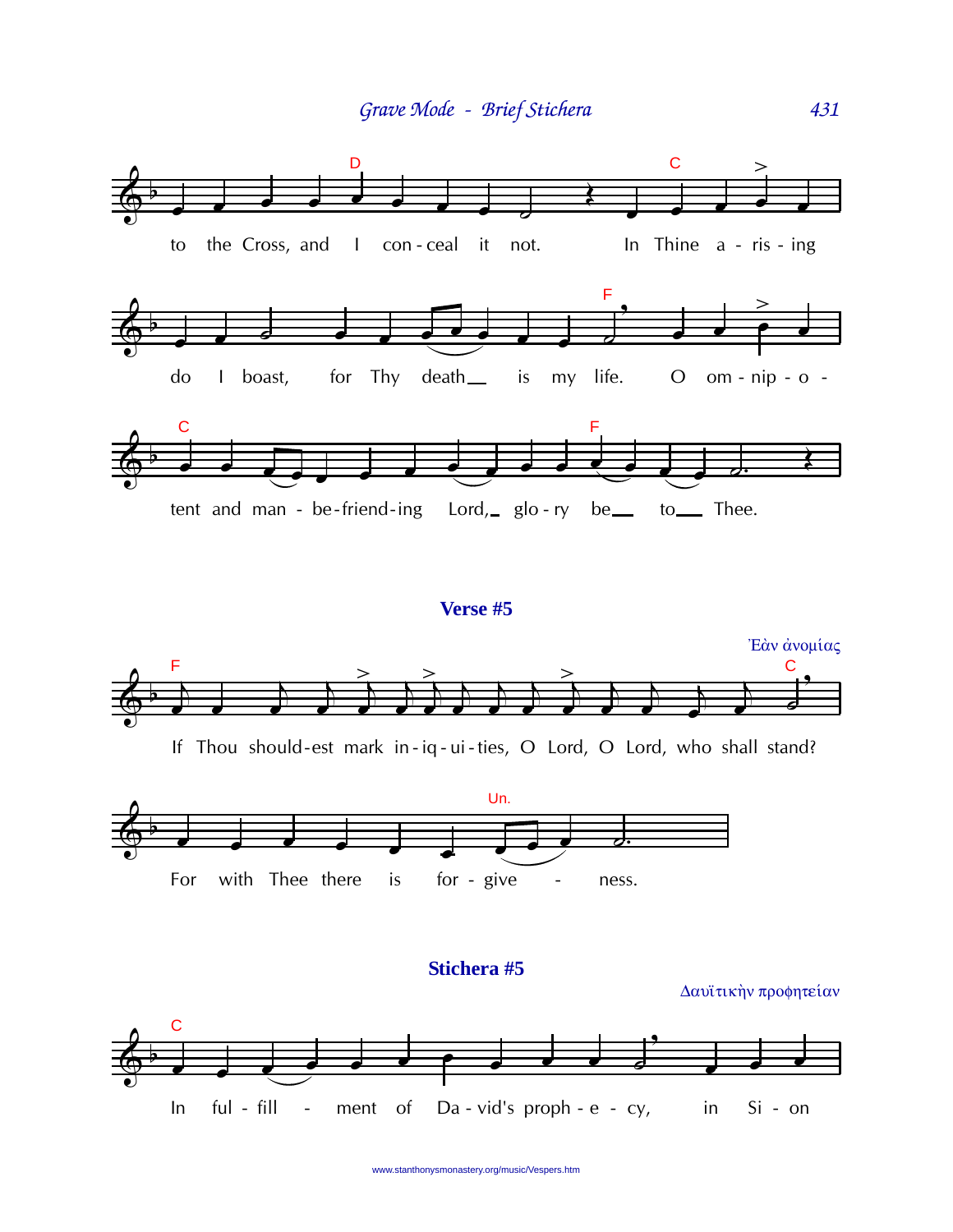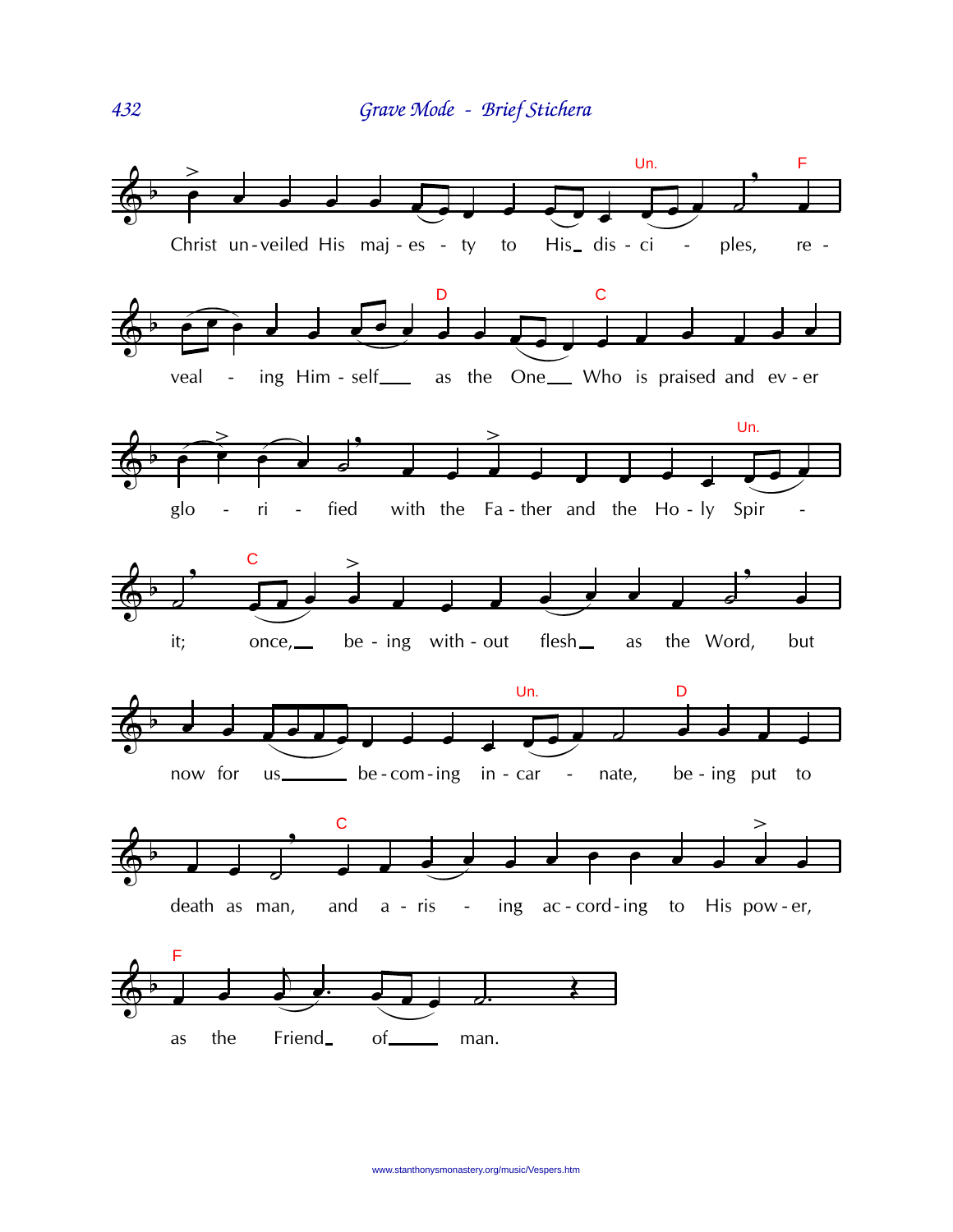```
Verse #6
```
Ένεκεν του όνόματός σου

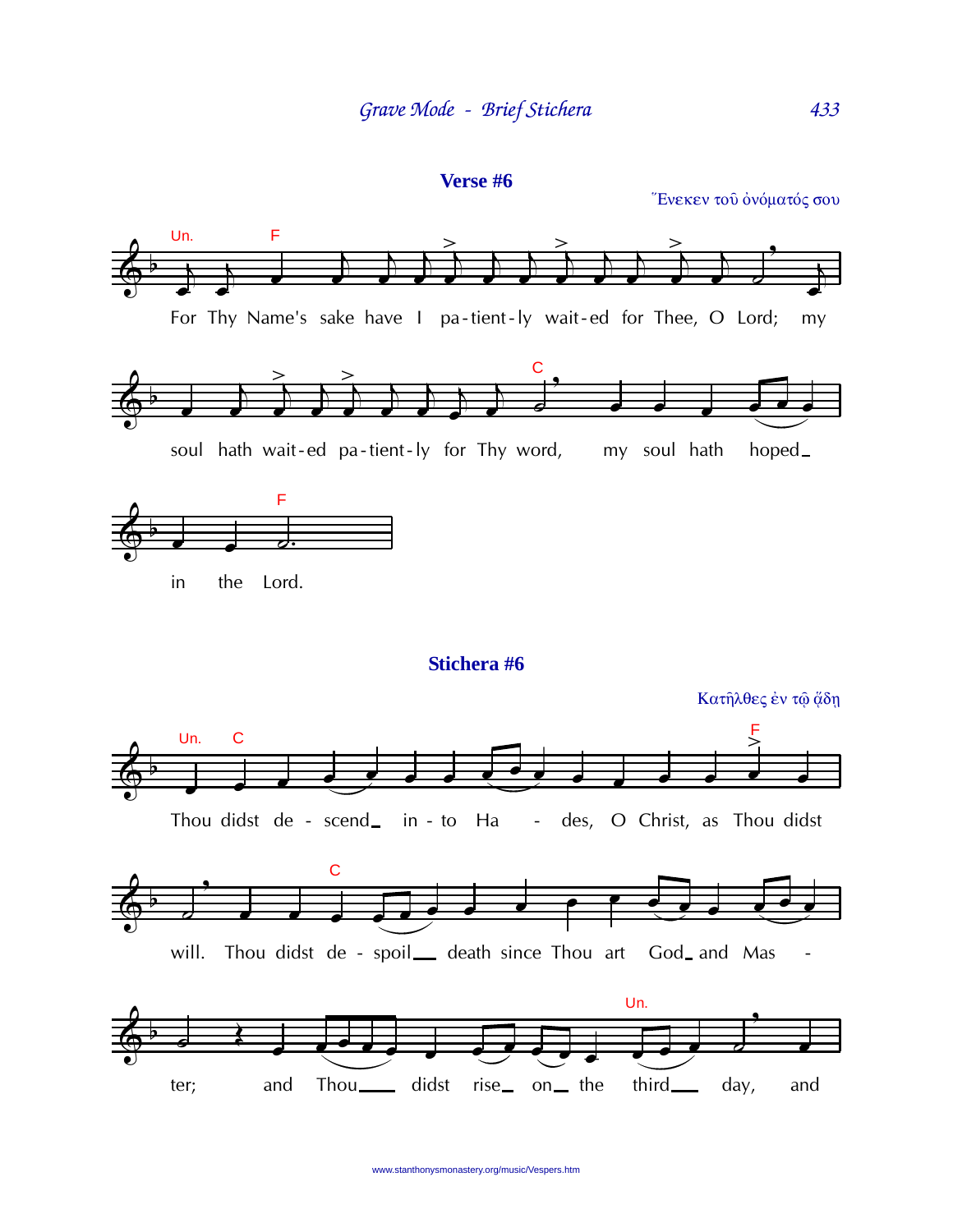

## Verse #7

F  $\mathbf C$ From the morn - ing watch un-til night, from the morn-ing watch let



#### Stichera #7

Έν τάφω κατετέθης

Άπὸ φυλακής πρωΐας



434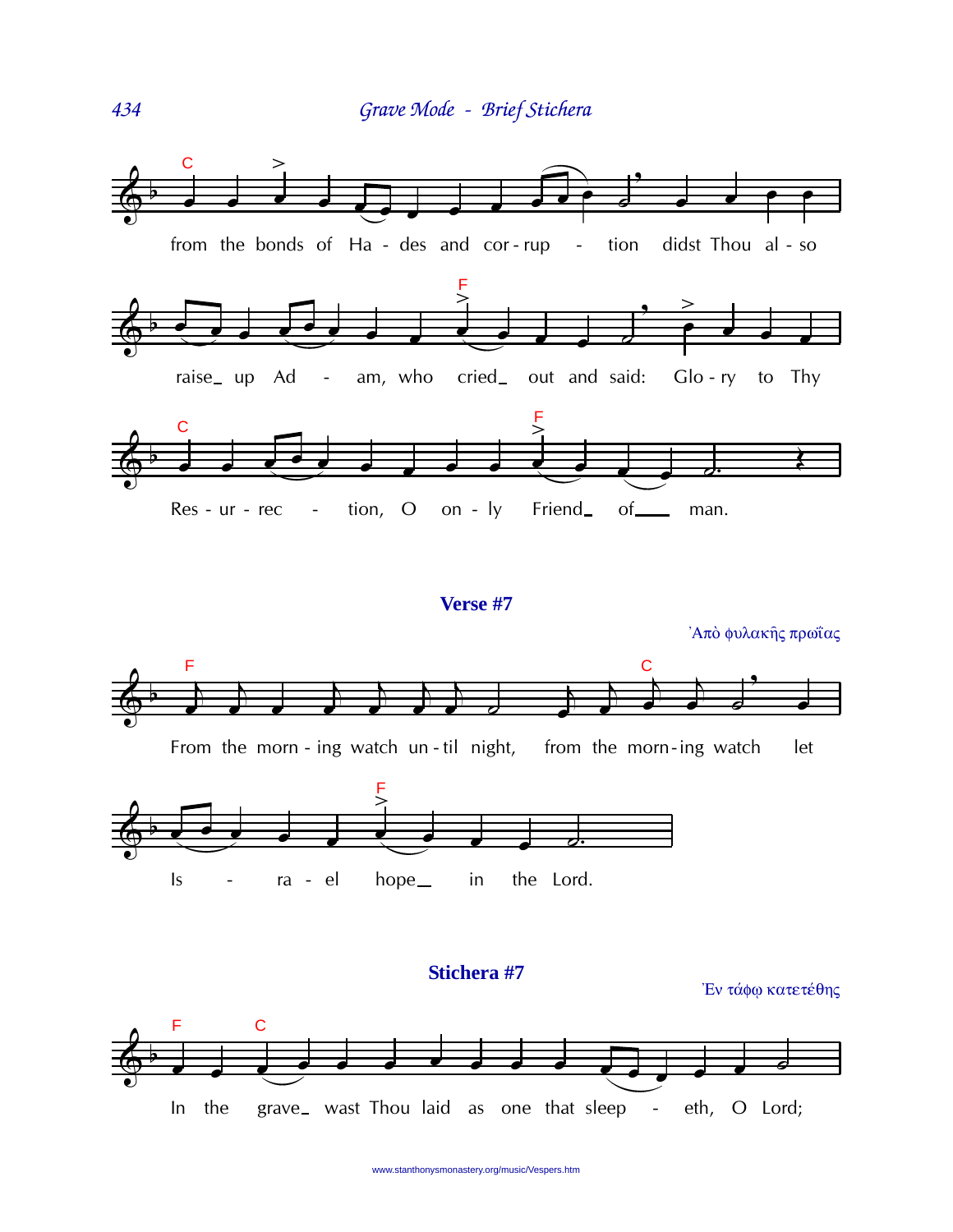

For with the Lord there is mer-cy, and with Him is plen-te-ous re-





www.stanthonysmonastery.org/music/Vespers.htm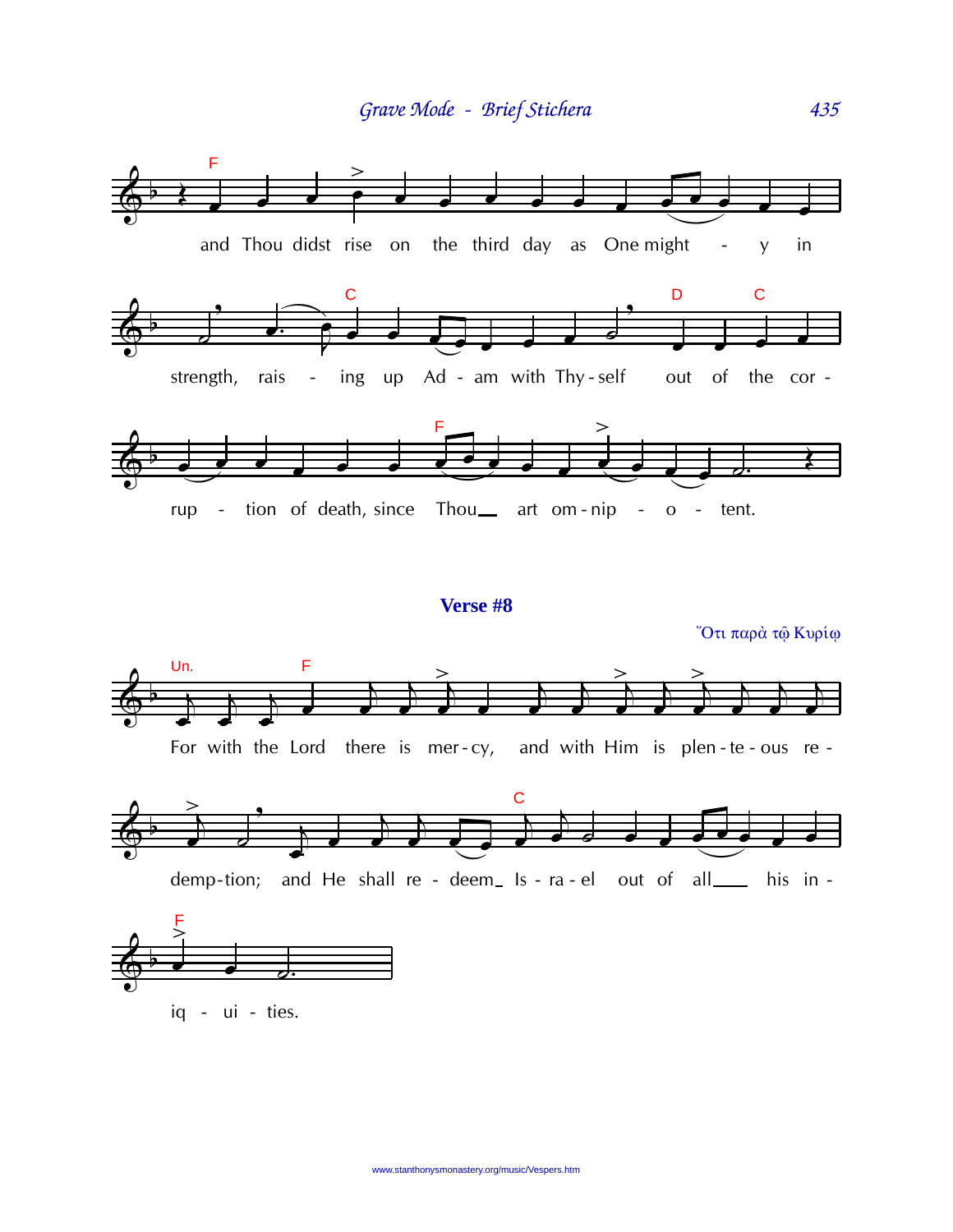Verse #9

Αίνειτε τον Κύριον



## **Verse #10**

Ότι έκραταιώθη





Glory...

Δόξα Πατρί



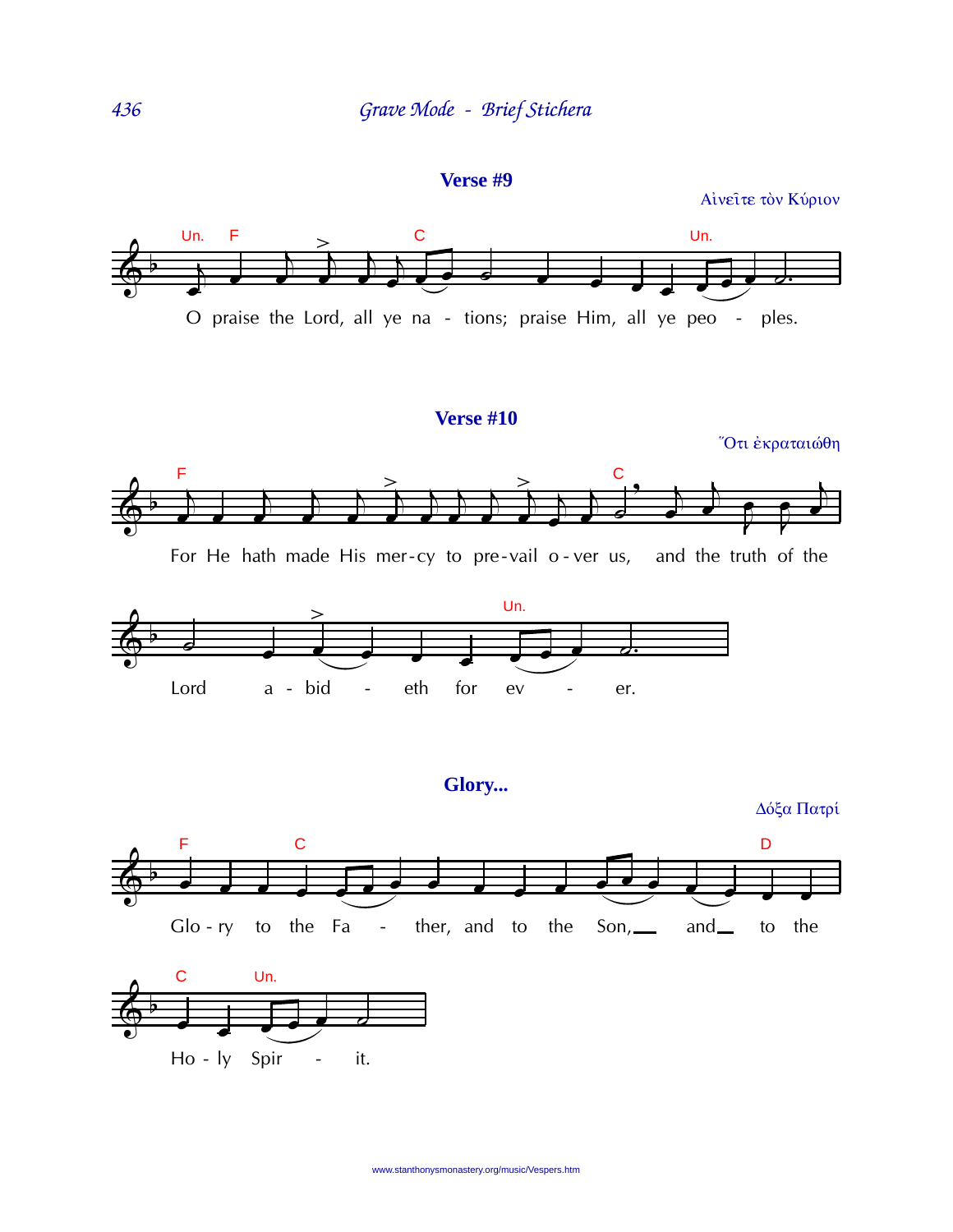